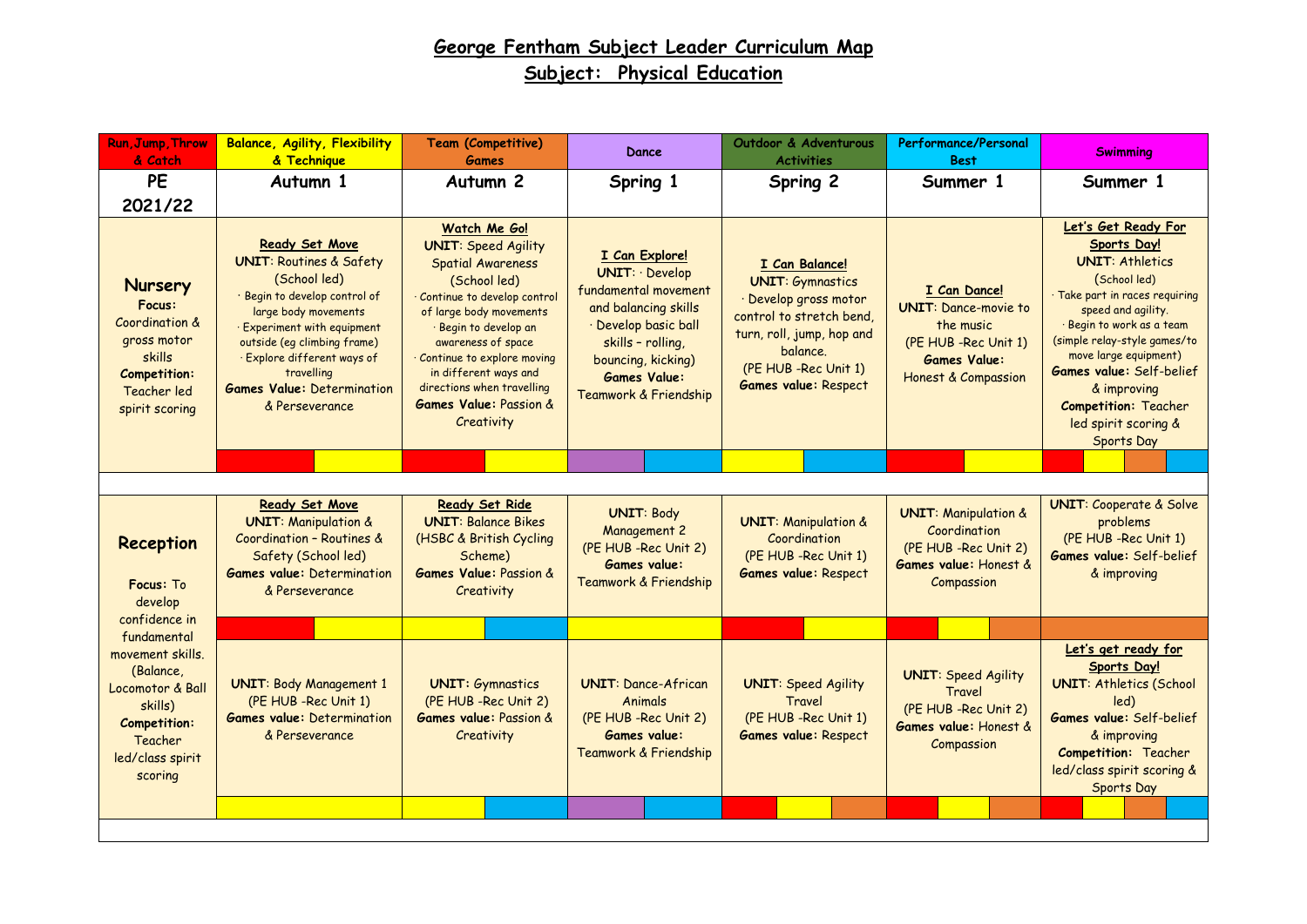| Year 1<br>Competition:<br>Small sided                        | <b>UNIT:</b> Gymnastics 1<br>(PE HUB - Yr. 1 Unit 1)<br>Focus: Actions & shapes<br><b>Games value:</b> Determination<br>& Perseverance                                                   | <b>UNIT:</b> Gymnastics 2<br>(PE HUB - Yr. 1 Unit 2)<br>Focus: Rock & roll<br><b>Games value:</b> Passion &<br>Creativity                                    | <b>UNIT:</b> Dance- Jungle<br><b>Book</b><br>(PE HUB - Yr. 1 Unit 1)<br>Focus: Changing<br>direction, levels, speed<br>Games value:<br>Teamwork & Friendship | <b>UNIT:</b> Dance - Rhyme<br>Time<br>(PE HUB - Yr. 1 Unit 2)<br>Focus: Keep in time-<br>canon & rounds<br>Games value: Respect                 | <b>UNIT: Run Jump</b><br>Throw<br>(PE HUB-Yr.1 Unit 1)<br>Focus: Running-<br>pathways & speed<br>Games value: Honest &<br>Compassion                                                              | <b>UNIT:</b> Run Jump Throw 2<br>(PE HUB - Yr.1 Unit 2)<br><b>Focus:</b> Obstacle courses<br>& throwing for accuracy<br>Games value: Self-belief<br>& improving<br>Competition: Class/small<br>group spirit scoring &<br>Sports Day |
|--------------------------------------------------------------|------------------------------------------------------------------------------------------------------------------------------------------------------------------------------------------|--------------------------------------------------------------------------------------------------------------------------------------------------------------|--------------------------------------------------------------------------------------------------------------------------------------------------------------|-------------------------------------------------------------------------------------------------------------------------------------------------|---------------------------------------------------------------------------------------------------------------------------------------------------------------------------------------------------|-------------------------------------------------------------------------------------------------------------------------------------------------------------------------------------------------------------------------------------|
| games.<br>Class/small group                                  |                                                                                                                                                                                          |                                                                                                                                                              |                                                                                                                                                              |                                                                                                                                                 |                                                                                                                                                                                                   |                                                                                                                                                                                                                                     |
| spirit scoring                                               | <b>UNIT: Attack Defend Shoot</b><br>-1<br>(PE HUB - Yr. 1 Unit 1)<br>Focus: Rolling, throwing &<br>catching<br><b>Games value:</b> Determination<br>& Perseverance                       | <b>UNIT: Attack Defend</b><br>Shoot<br>(PE HUB - Yr. 1 Unit 2)<br>Focus: cooperation &<br>invasion strategies<br><b>Games value:</b> Passion &<br>Creativity | <b>UNIT:</b> Send & Return<br>(PE HUB - Yr. 1 Unit 1)<br>Focus: Hitting with<br>hand or bat<br><b>Games value:</b><br>Teamwork & Friendship                  | UNIT: Send & Return 2<br>(PE HUB - Yr. 1 Unit 2)<br>Focus: Intercept, block<br>or return<br>Games value: Respect                                | <b>UNIT: Hit Catch Run</b><br>(PE HUB-Yr.1 Unit 1)<br>Focus: Track, retrieve<br>& catch<br>Games value: Honest &<br>Compassion                                                                    | UNIT: Hit Catch Run 2<br>(PE HUB - Yr.1 Unit 2)<br>Focus: developing the<br>roles of batters &<br>fielders<br>Games value: Self-belief<br>& improving                                                                               |
|                                                              |                                                                                                                                                                                          |                                                                                                                                                              |                                                                                                                                                              |                                                                                                                                                 |                                                                                                                                                                                                   |                                                                                                                                                                                                                                     |
| Year 2                                                       | <b>UNIT:</b> Gymnastics 1<br>(PE HUB - Yr. 2 Unit 1)<br>Focus: Perform recognised<br>gymnastic elements-strength<br>& flexibility<br><b>Games value:</b> Determination<br>& Perseverance | <b>UNIT:</b> Gymnastics 2<br>(PE HUB - Yr. 2 Unit 2)<br>Focus: link recognised<br>gymnastic elements<br>Games value: Passion &<br>Creativity                 | <b>UNIT:</b> Dance- Penguins<br>(PE HUB - Yr. 2 Unit 1)<br>Focus: Transition & link<br>shapes<br>Games value:<br>Teamwork & Friendship                       | <b>UNIT:</b> Dance - Get<br>Expressive<br>(PE HUB - Yr. 2 Unit 2)<br>Focus: Exploring<br>different dance<br>formations.<br>Games value: Respect | <b>UNIT: Run Jump</b><br>Throw<br>(PE HUB-Yr2 Unit 1)<br>Focus: Running, relays<br>& obstacles courses.<br>Games value: Honest &<br>Compassion                                                    | <b>UNIT:</b> Run Jump Throw 2<br>(PE HUB - Yr.2 Unit 2)<br>Focus: Running & jumping<br>Games value: Self-belief<br>& improving<br>Competition: Class/small<br>group spirit scoring &<br>Sports Day                                  |
| Competition:                                                 |                                                                                                                                                                                          |                                                                                                                                                              |                                                                                                                                                              |                                                                                                                                                 |                                                                                                                                                                                                   |                                                                                                                                                                                                                                     |
| Small sided<br>games.<br>Class/small group<br>spirit scoring | <b>UNIT: Attack Defend Shoot</b><br>$\mathbf{1}$<br>(PE HUB - Yr. 2 Unit 1)<br>Focus: send & receive a ball<br>using feet.<br><b>Games value:</b> Determination<br>& Perseverance        | <b>UNIT: Attack Defend</b><br>Shoot<br>(PE HUB - Yr. 2 Unit 2)<br>Focus: simple tactics<br><b>Games value:</b> Passion &<br>Creativity                       | <b>UNIT:</b> Send & Return<br>(PE HUB - Yr. 2 Unit 1)<br>Focus: Hit & return a<br>ball using a racket<br>Games value:<br>Teamwork & Friendship               | UNIT: Send & Return 2<br>(PE HUB - Yr. 2 Unit 2)<br>Focus: Developing an<br>understanding of court<br>gameplay.<br>Games value: Respect         | <b>UNIT: Tri Golf</b><br>(SSP Led)<br>Focus: Hitting skills<br>(Bat/Baton/Club)<br>Games value: Honest &<br>Compassion<br>Competition:<br>Class/small group spirit<br>scoring & SSP<br>Tournament | UNIT: Hit Catch Run 2<br>(PE HUB - Yr. 2 Unit 2)<br>Focus: Fielding,<br>Backstop/Wicket Keeping<br>Games value: Self-belief<br>& improving                                                                                          |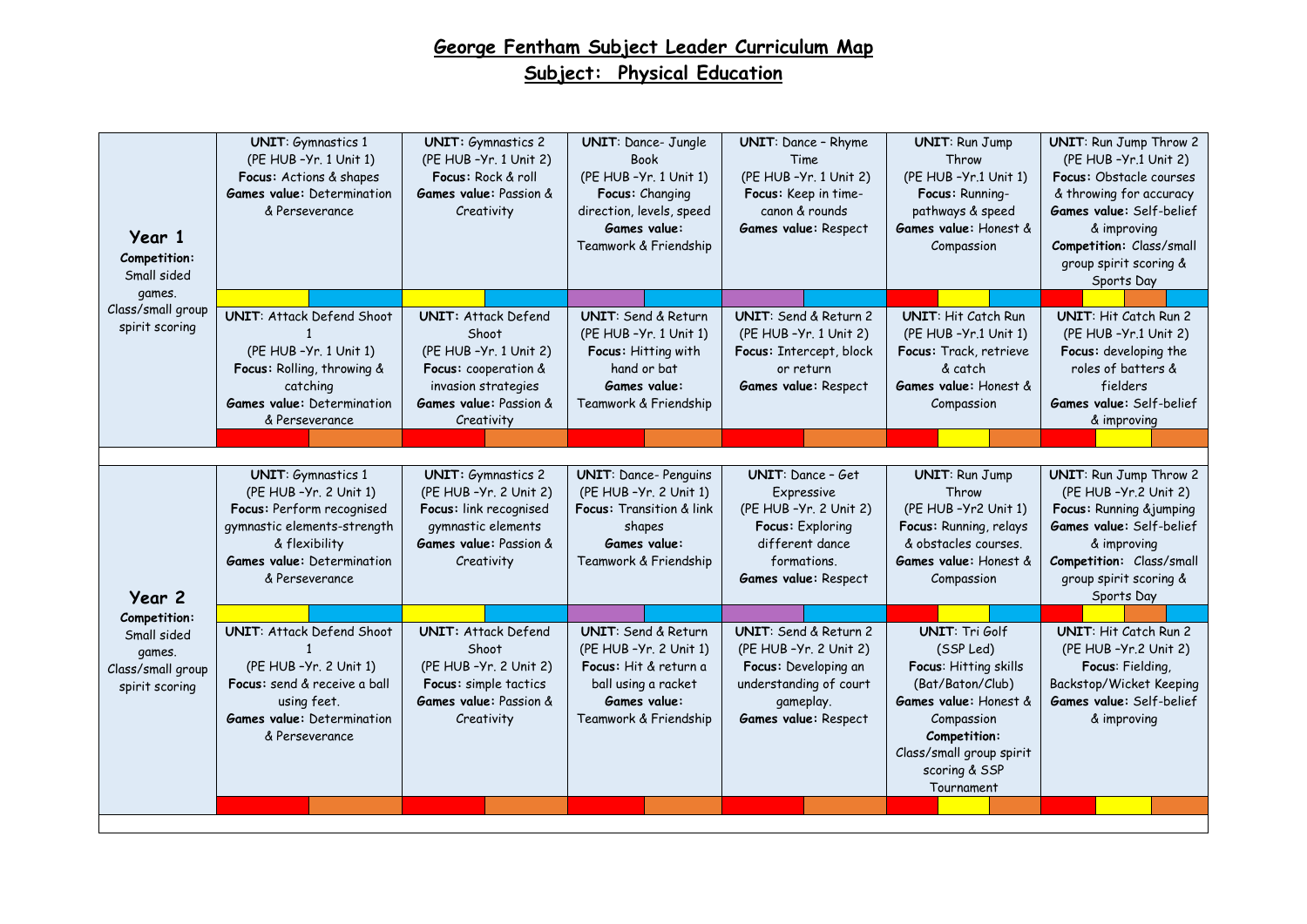| Year 3<br>Competition:                                                       |                                                                                                                                                                                                                             | <b>UNIT:</b> Dance -Matilda<br>(PE HUB - Yr. 3 Unit 1)<br>Focus: Using a prop & working<br>towards a performance.<br>Games value: Self-belief &<br>Improving                                                |                                                                                                                                                                                                  |                                                                                                                                                                            |                                                                                                                                                                                                                                                                                                            |                                                                                                                                                                                          |
|------------------------------------------------------------------------------|-----------------------------------------------------------------------------------------------------------------------------------------------------------------------------------------------------------------------------|-------------------------------------------------------------------------------------------------------------------------------------------------------------------------------------------------------------|--------------------------------------------------------------------------------------------------------------------------------------------------------------------------------------------------|----------------------------------------------------------------------------------------------------------------------------------------------------------------------------|------------------------------------------------------------------------------------------------------------------------------------------------------------------------------------------------------------------------------------------------------------------------------------------------------------|------------------------------------------------------------------------------------------------------------------------------------------------------------------------------------------|
| Small sided                                                                  |                                                                                                                                                                                                                             |                                                                                                                                                                                                             |                                                                                                                                                                                                  |                                                                                                                                                                            |                                                                                                                                                                                                                                                                                                            |                                                                                                                                                                                          |
| games with<br>results. Personal<br>best<br>celebrations &<br>spirit scoring  | <b>UNIT: OAA</b><br>$(PE HUB - Yr. 3)$<br>Focus: To lead and be led.<br><b>Games value:</b> Determination &<br>Perseverance                                                                                                 | <b>UNIT:</b> Gymnastics<br>(PE HUB - Yr. 3 Unit 1)<br>Focus: Balances & rolling<br><b>Games value:</b> Passion &<br>Creativity                                                                              | <b>UNIT: Personal Best</b><br>(SSP Led)<br>Focus: The Great 8<br><b>Fundamental Movement</b><br><b>Skills</b><br>Games value: Teamwork &<br>Friendship<br>Competition: Class spirit              | <b>UNIT: Football</b><br>(PE HUB - Yr. 3)<br>Focus: Send and Receive a<br>ball, maintain possession &<br>basic rules<br>Games value: Respect                               | <b>UNIT: Tennis</b><br>(PE HUB - Yr. 3)<br>Focus: Forehand hitting,<br>serve, & basic rules<br>Games value: Honest &<br>Compassion                                                                                                                                                                         | <b>UNIT: Athletics</b><br>$(PE HUB - Yr.3)$<br>Focus: Hurdles, Javelin &<br>Skipping.<br>Games value: Self-belief &<br>improving<br>Competition: Spirit scoring,<br>PB & Sports Day      |
|                                                                              |                                                                                                                                                                                                                             |                                                                                                                                                                                                             | scoring, PB & SSP Festival                                                                                                                                                                       |                                                                                                                                                                            |                                                                                                                                                                                                                                                                                                            |                                                                                                                                                                                          |
|                                                                              |                                                                                                                                                                                                                             |                                                                                                                                                                                                             |                                                                                                                                                                                                  |                                                                                                                                                                            |                                                                                                                                                                                                                                                                                                            |                                                                                                                                                                                          |
| Year 4<br>Competition:                                                       | <b>UNIT:</b> Cheerleading<br>(SSP Led)<br>Focus: Changing formation,<br>Unison & Canon, Starting cheer.<br><b>Games value:</b> Determination &<br>Perseverance<br>Competition: Class/group spirit<br>scoring & SSP Festival | <b>UNIT:</b> Gymnastics<br>(PE HUB - Yr. 4 Unit 1)<br>Focus: Sequencing, changes<br>in height, speed & direction -<br>cart wheels<br>Games value: Passion &<br>Creativity                                   | <b>UNIT:</b> Dance - The<br>Serpent<br>(PE HUB - Yr.4 Unit 2)<br>Focus: Interpretation of a<br>theme. New moves -the<br>meander, the hood & the<br>wrap<br>Games value: Teamwork &<br>Friendship | <b>UNIT:</b> Gymnastics<br>(PE HUB - Yr. 4 Unit 2)<br>Focus: Core balances &<br>taking weight on a variety of<br>body part, shoulder stands<br><b>Games value: Respect</b> | <b>UNIT: Cricket</b><br>(Chance 2 Shine Led)<br>Focus: Long barrier fielding, striking the ball & underarm<br>bowling. Basic rules.<br>Games value: Honest & Compassion / Self-belief &<br>Improving<br><b>Competition:</b> Team games with results & spirit scoring<br>WCB Chance 2 Shine Team Tournament |                                                                                                                                                                                          |
| Team games with                                                              |                                                                                                                                                                                                                             |                                                                                                                                                                                                             |                                                                                                                                                                                                  |                                                                                                                                                                            |                                                                                                                                                                                                                                                                                                            |                                                                                                                                                                                          |
| results. Spirit<br>scoring<br>Introduction to<br>interschool<br>tournaments. | <b>UNIT: Football</b><br>(PE HUB - Yr.4)<br>Focus: Dribbling, passing for<br>distance & defending<br>Games value: Determination &<br>Perseverance                                                                           | <b>UNIT: Dodgeball</b><br>(British Dodgeball<br>Scheme)<br>Focus: Introduce core<br>dodgeball skills of throwing<br>catching, dodging & Blocking.<br>Counter attack<br>Games value: Passion &<br>Creativity | <b>UNIT: Netball</b><br>(PE HUB - Yr. 3)<br>Focus: Chest pass, bounce<br>pass and shoulder pass.<br>Games value: Teamwork &<br>Friendship                                                        | <b>UNIT: OAA</b><br>$(PE HUB - Yr.4)$<br>Focus: Problem solving &<br>using maps.<br><b>Games value Respect:</b>                                                            | <b>UNIT: Tennis</b><br>(PE HUB - Yr. 4)<br>Focus: Backhand hitting,<br>return the serve, &<br>doubles<br>Games value: Honest &<br>Compassion                                                                                                                                                               | <b>UNIT: Athletics</b><br>$(PE HUB - Yr.4)$<br>Focus: Relay, discus & long<br>jump.<br>Games value: Self-belief &<br><b>Improving</b><br>Competition: Spirit scoring,<br>PB & Sports Day |
|                                                                              |                                                                                                                                                                                                                             |                                                                                                                                                                                                             |                                                                                                                                                                                                  |                                                                                                                                                                            |                                                                                                                                                                                                                                                                                                            |                                                                                                                                                                                          |